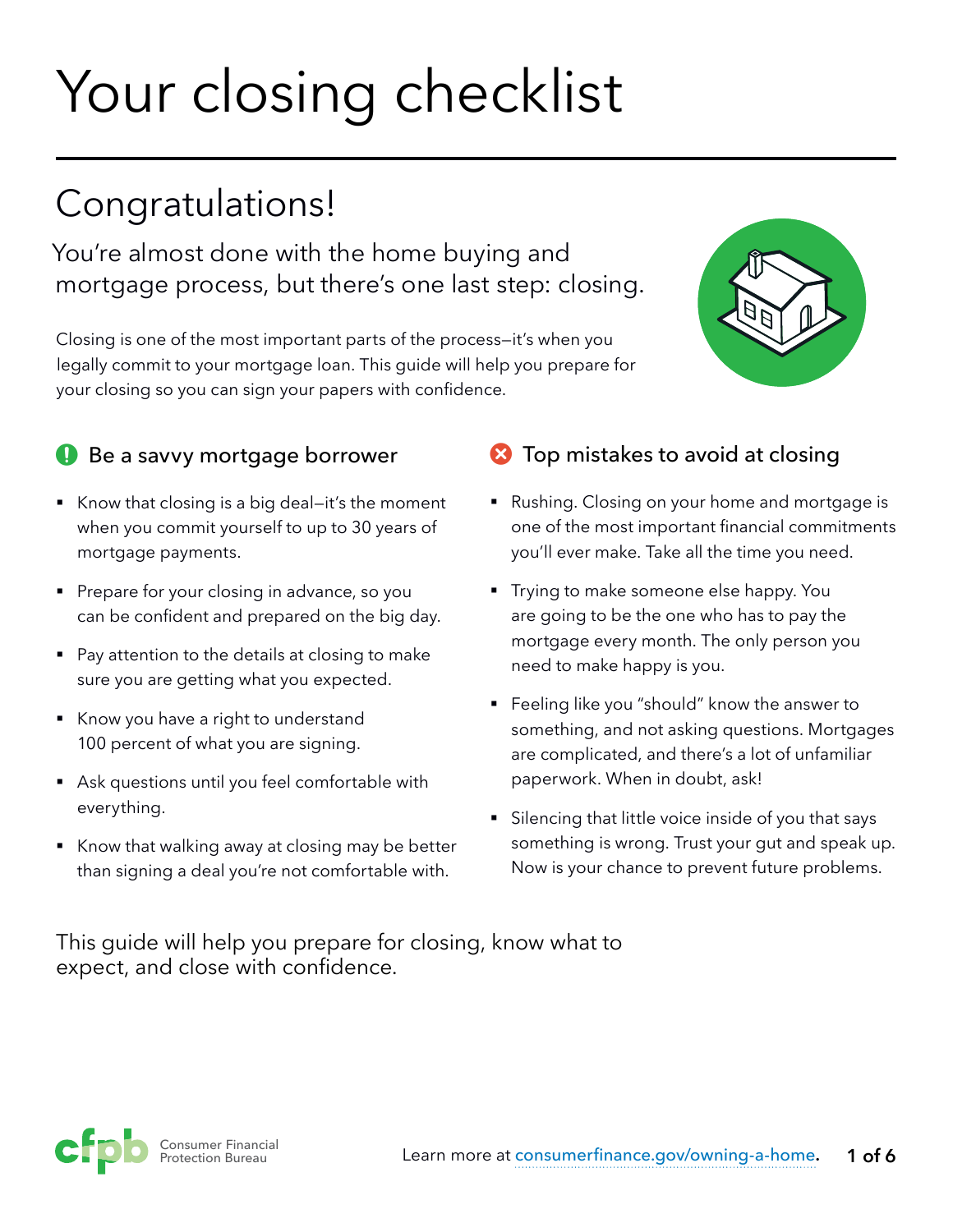## CLOSING CHECKLIST Before closing

Taking a few key actions can make your home closing go more smoothly. Use this worksheet to prepare in advance.

#### 1. Determine who will conduct your closing, where to be, and when.

The title of the person who conducts your closing varies by state. You can shop around for the company of your choice.

#### 2. Ask the person who will conduct your closing what to expect at closing.

The process varies by state.

#### 3. Request your closing documents three days in advance of closing.

By law, you must receive your Closing Disclosure three business days before closing.

| Name:                                              |                                                                                                                       |
|----------------------------------------------------|-----------------------------------------------------------------------------------------------------------------------|
| Settlement agent<br>H                              | Escrow agent                                                                                                          |
| Closing attorney                                   |                                                                                                                       |
|                                                    | When is my closing? Where is my closing?                                                                              |
| Date:<br>the control of the control of the control | Time:                                                                                                                 |
| Address:                                           |                                                                                                                       |
|                                                    | <u> 1989 - Andrea Barbara, margaret e populazion del control del control del control del control de la control de</u> |
|                                                    |                                                                                                                       |
| What do I need to bring to my closing?             |                                                                                                                       |
|                                                    | Review the list on page 4 and make any necessary changes.                                                             |
| Ø                                                  | About how much will I need to pay at closing? How do I pay?                                                           |
| \$                                                 | <u>Net Cashier's</u> check Delayer Entertainment                                                                      |

These are some of the most [important documents](http://www.consumerfinance.gov/owning-a-home/resources/mortgage_closing_forms.pdf) you'll see at closing:

- $\Box$  Closing Disclosure
- $\Box$  Promissory Note
- $\Box$  Mortgage / Security Instrument / Deed of Trust
- $\Box$  Deed, document that transfers property ownership (purchase only)
- $\Box$  Right to Cancel (refinance only)

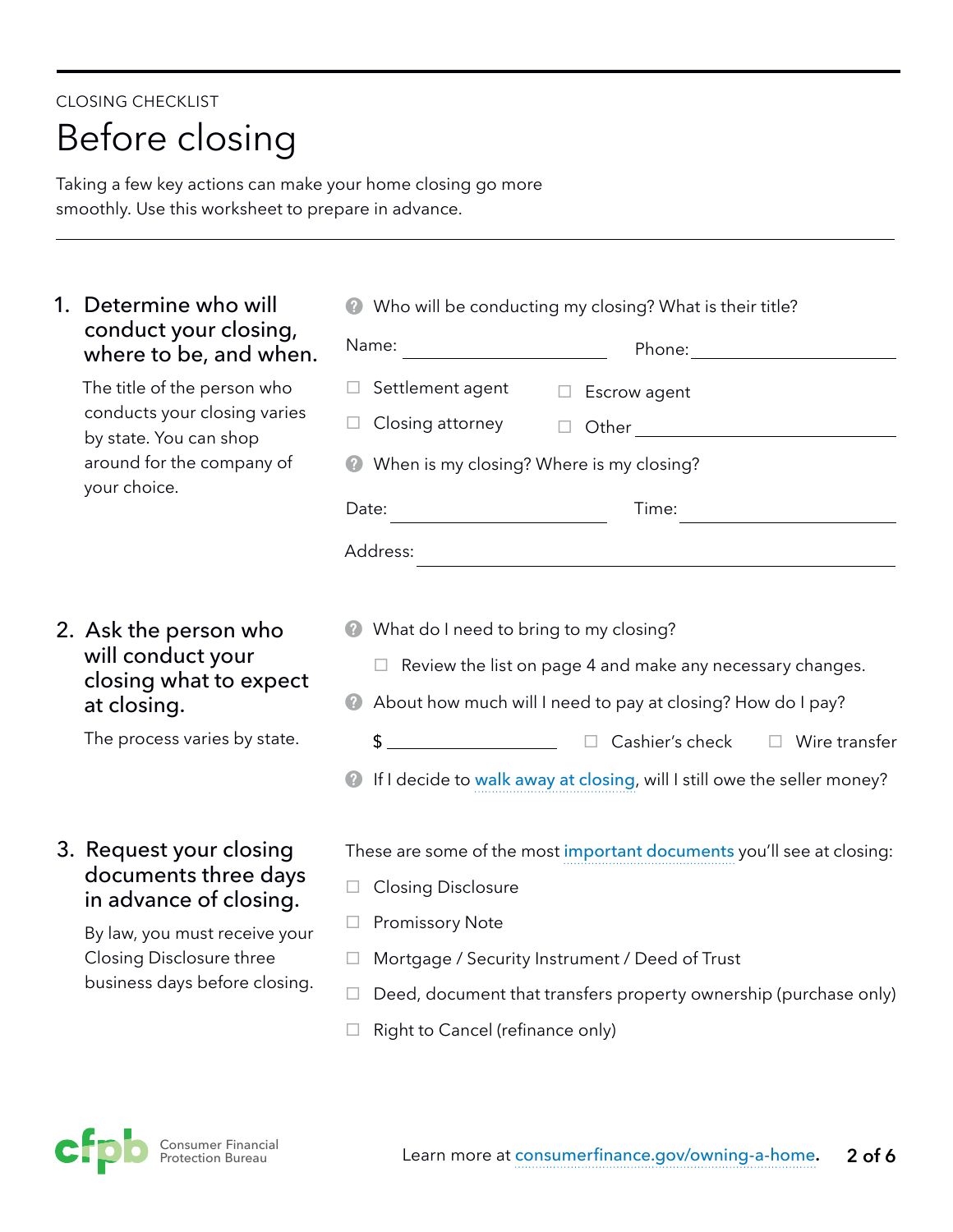4. Identify people you can call if you need help during your closing.

> Have contact information for an attorney or trusted friend with you, and make sure they will be available during your closing.

#### 5. Schedule time in advance of your closing to review documents.

#### 6. Compare your Closing Disclosure to your most recent Loan Estimate.

Look at the table on the top of page three of your Closing [Disclosure](http://www.consumerfinance.gov/owning-a-home/closing-disclosure). By law, only certain costs can change.

#### 7. Read the rest of your closing documents.

Use our [document summaries](http://www.consumerfinance.gov/owning-a-home/resources/mortgage_closing_forms.pdf) to learn more about why your closing documents are important.

#### 8. Arrange your payment for the amount due at closing.

Name:

 $\Box$  I have this person's number saved.

 $\Box$  I have told this person my closing date and time.

| Name: |
|-------|
|-------|

- $\Box$  I have this person's number saved.
- $\Box$  I have told this person my closing date and time.

Set aside enough time to carefully review the documents for errors and to make sure you have a clear understanding of the loan terms.

Time:

Search for answers to these questions, and if you can't find the answers ask your loan officer:

- Are the loan type, interest rate, monthly payment, and other key terms the same as I expected?
- Are there any fees that I don't understand or that have changed significantly?
- Do I have an escrow account? Do I understand how that works?
- **2** Is my personal information correct on all of the documents?
- **2** What happens if I don't pay my loan?
- Do the key numbers (loan amount, monthly payment, interest rate) match exactly across all of my documents?
- **B** How can I exercise my Right to Cancel (refinance only)?

If you're unable to get the rest of your closing documents in advance, take the list of questions above with you to closing.

 $\Box$  I have my cashier's check or wire transfer ready.

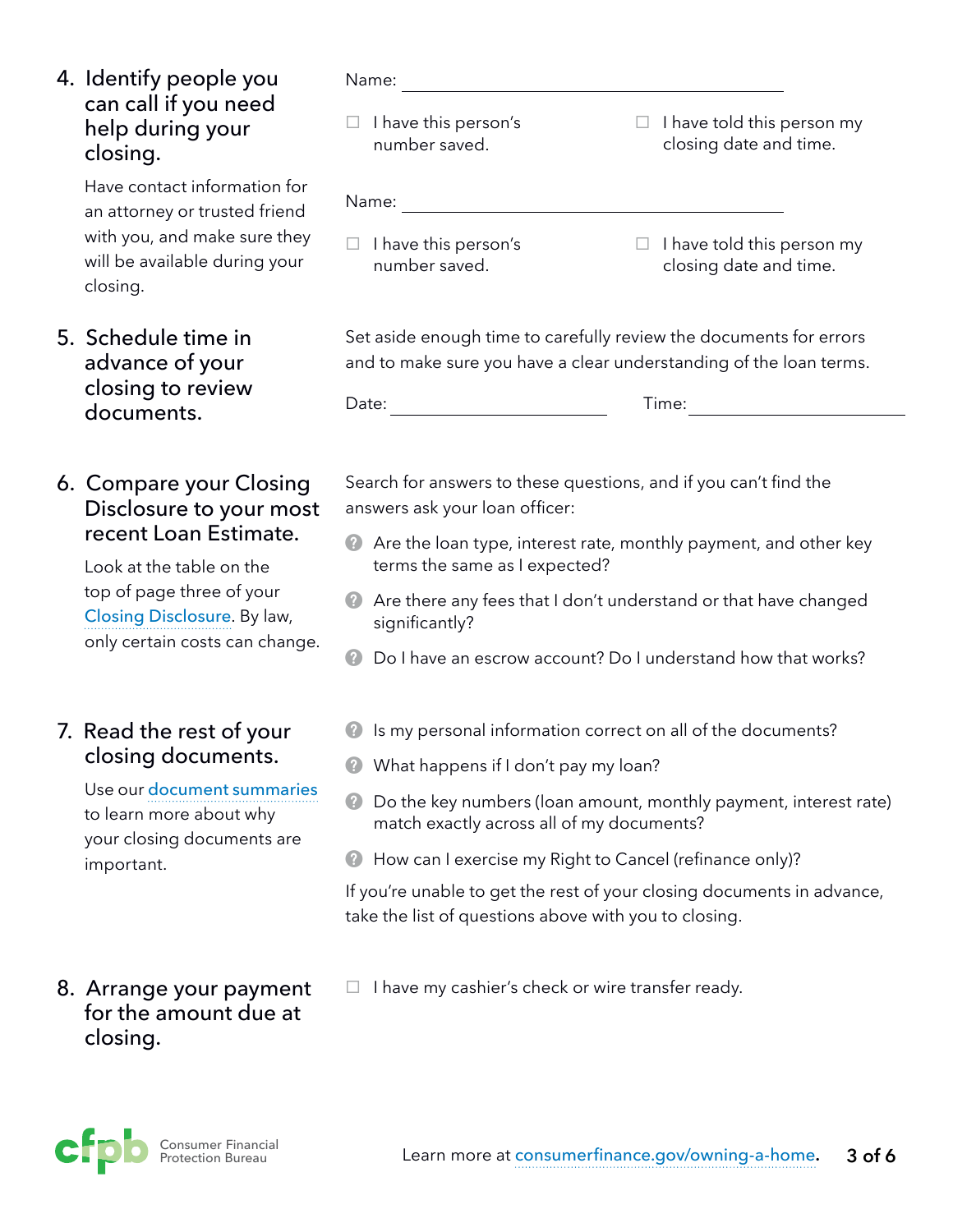#### CLOSING CHECKLIST

At closing

Your closing day has finally arrived! Bring this worksheet to your closing and use it as a guide.

- 1. Bring these things or people with you to closing.
- $\Box$  A cashier's check or proof of wire transfer for the exact amount of money you need to close.
- $\Box$  The list of people to call that you prepared earlier.
- $\Box$  Your Closing Disclosure. You'll want to compare it to the final documents one more time.
- $\Box$  A trusted friend, advisor, or lawyer, if you want an advocate at the table.
- $\Box$  Your co-borrower or the person who is co-signing your loan.
- $\Box$  Your check book, in case there are any last minute changes.
- $\Box$  Your driver's license or ID.
- 2. Get answers to these questions at your closing.
- **E** How will I pay my property taxes and homeowner's insurance?
	- $\Box$  Included in my monthly payment.
	- $\Box$  I have to pay them on my own.
- **Where will I send my monthly payments?**
- **2** If I have Homeowners' Association dues, how do I pay?

Who should I call if I have questions after closing?

Name:

Phone: when the state of the state of the state of the state of the state of the state of the state of the state of the state of the state of the state of the state of the state of the state of the state of the state of th

#### 3. Don't forget these closing tips.

- Take all the time you need. You have a right to read and understand your closing documents, no matter how long it takes.
- Trust your gut. Don't go forward until you feel comfortable.

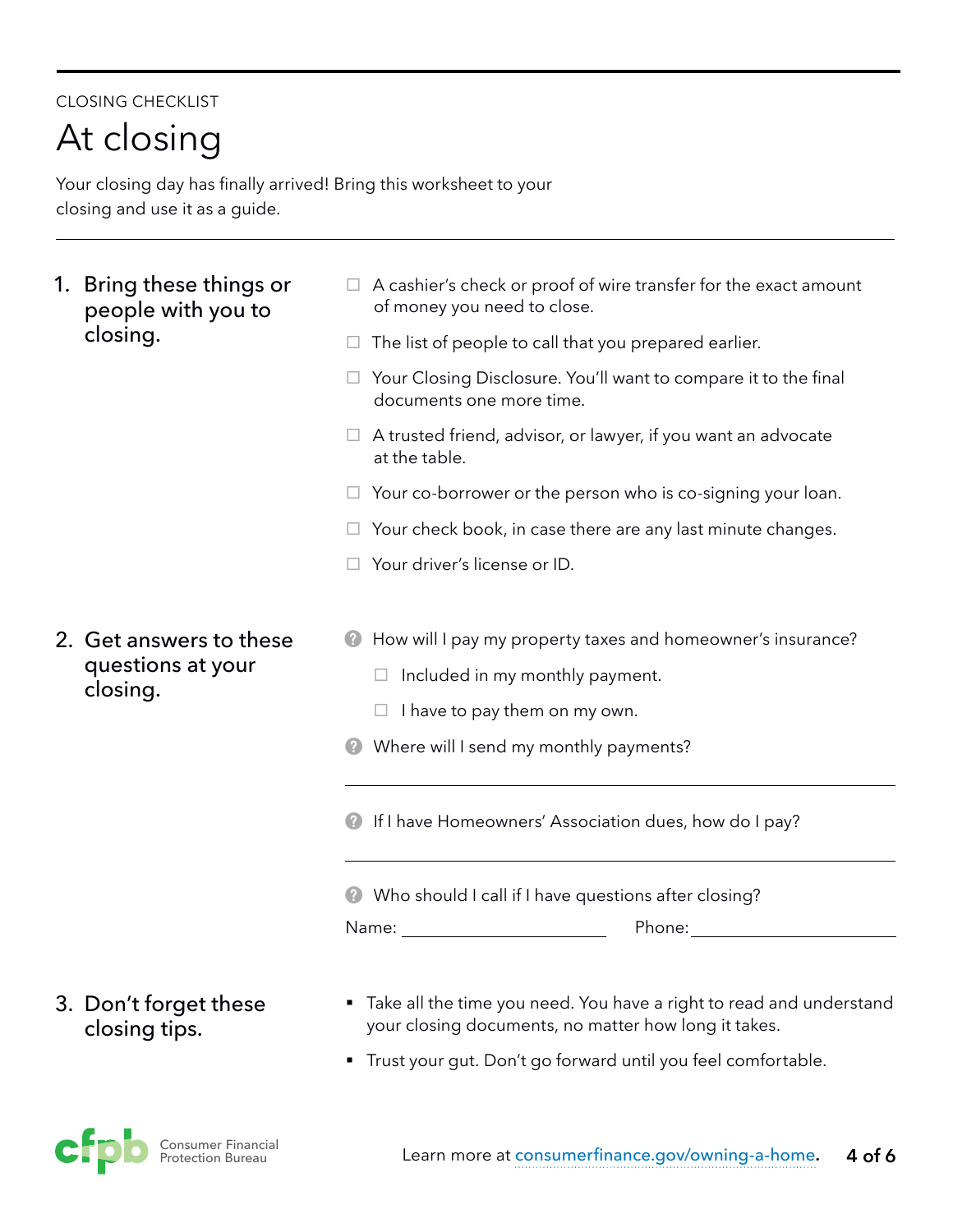### CLOSING CHECKLIST After closing

Phew! Now that the paperwork is over, set yourself up for success as a homeowner with these final steps.

#### 1. Save your closing packet.

You should save the entire set of documents, exactly as you received it.

2. Change your address.

3. Revise your budget and plan for future expenses.

#### 4. Review your homeowner's insurance.

Contant your insurance company with questions or changes.



Double check that your packet includes these important documents:

- $\Box$  Closing Disclosure
- $\Box$  Promissory Note
- $\Box$  Mortgage / Security Instrument / Deed of Trust
- $\Box$  Deed, document that transfers property ownership (purchase only)
- $\Box$  Right to Cancel (refinance only)
- $\Box$  Bank accounts, investment accounts, and credit card companies
- $\Box$  Department of Motor Vehicles and car insurance
- $\Box$  Cell phone company, health/life insurance, and other bills
- $\Box$  US Postal Service
- Include Homeowners' Association (HOA) fees, and if you don't have an escrow account, property taxes and homeowner's insurance.
- Settle in to your new budget for a few months before making major unplanned or non-essential home repairs or renovations.
- Set aside money each month in an emergency fund to cover essential repairs or loss of income.
- **2** Does it cover floods? Earthquakes? Other disasters?
- **Could you get a discount for having smoke alarms or if you get** your car insurance with the same company?
- **Could you save money by increasing your deductible?**